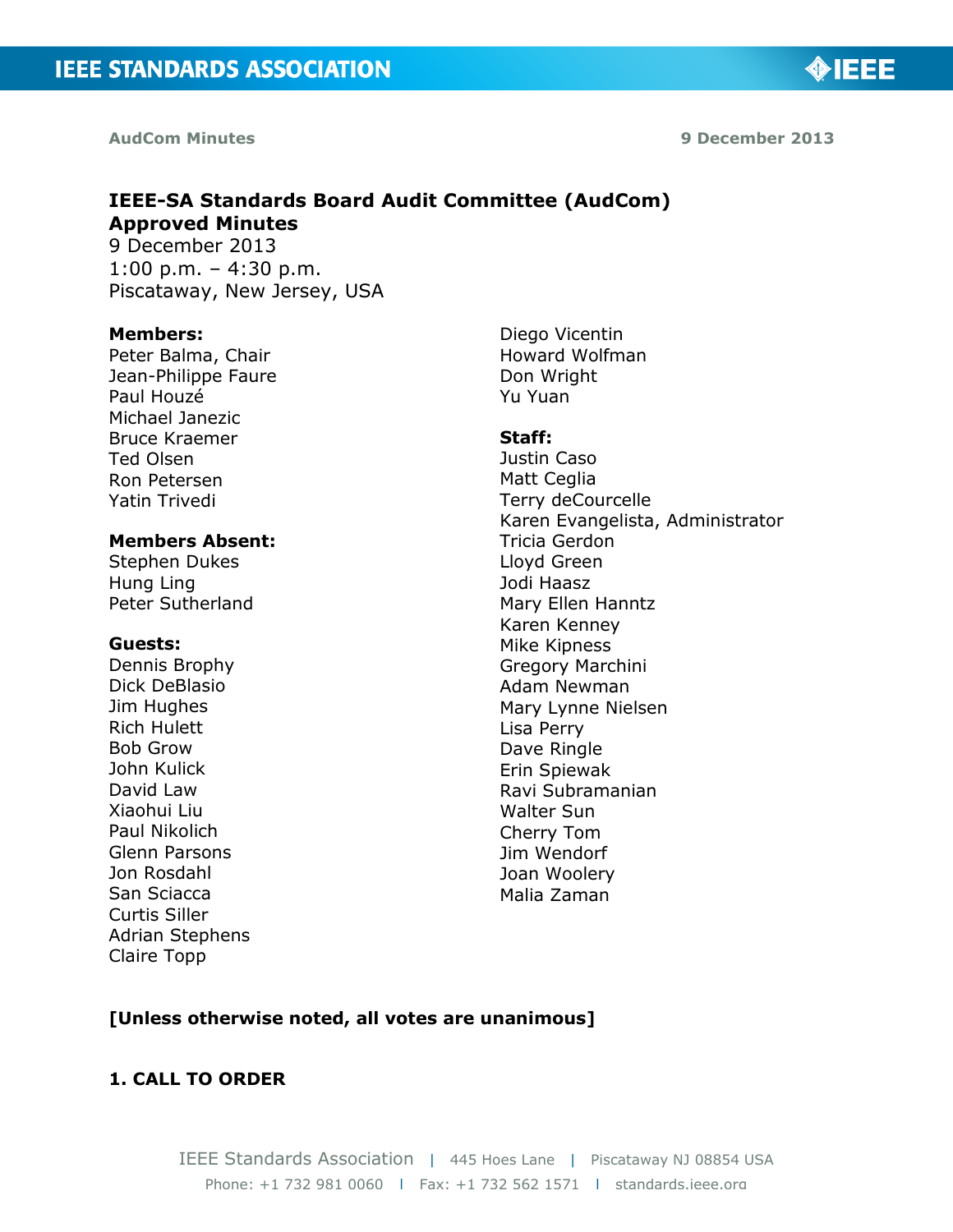Chair Balma called the meeting to order at 1:00 p.m. Introductions were made around the room.

## **2. REVIEW AND APPROVAL OF THE AGENDA**

Chair Balma asked if there were any additions, deletions, or alterations to the published agenda. A motion was made, and seconded, to approve the agenda. The agenda was approved unanimously.

## **3. APPROVAL OF MINUTES OF THE 21 AUGUST 2013 AUDCOM MEETING**

A motion was made, and seconded, to approve the minutes of the 21 August 2013 meeting. The agenda was approved unanimously.

## **4. P&P REVIEW**

## **4.1 Status of Continuing Sponsor P&P Review**

### **4.2 New P&P Review**

### **4.2.1 AES/RS – Bruce Kraemer, Ted Olsen**

Bruce reported that this P&P will continue under review and move to the March agenda.

#### **4.2.2 BTS/AVTech – Yatin Trivedi, Bruce Kraemer**

Yatin reported that this P&P is identical to 4.2.3. These are set up in myProject as separate Sponsors, but they are really two working groups within the BTS Sponsor. Unless the Sponsor structure is able to be changed in myProject, they will continue as two working groups. This P&P will continue under review and move to the March agenda.

### **4.2.3 BTS/RFTech - Yatin Trivedi, Bruce Kraemer**

Yatin reported that this P&P is identical to 4.2.2. These are set up in myProject as separate Sponsors, but they are really two working groups within the BTS Sponsor. Unless the Sponsor structure is able to be changed in myProject, they will continue as two working groups. This P&P will continue under review and move to the March agenda.

### **4.2.4 C/PA – Jean-Philippe Faure, Michael Janezic**

Jean-Philippe stated that there is ambiguity regarding the voting process and hierarchy of the operating procedures of the PASC. This P&P will continue under review and move to the March agenda.

### **4.2.5 C/S2ESC - Ted Olsen, Peter Sutherland**

Ted Olsen reported that all issues have been resolved.

#### **Motion: To accept the C/S2ESC P&P. Upon vote the motion passed.**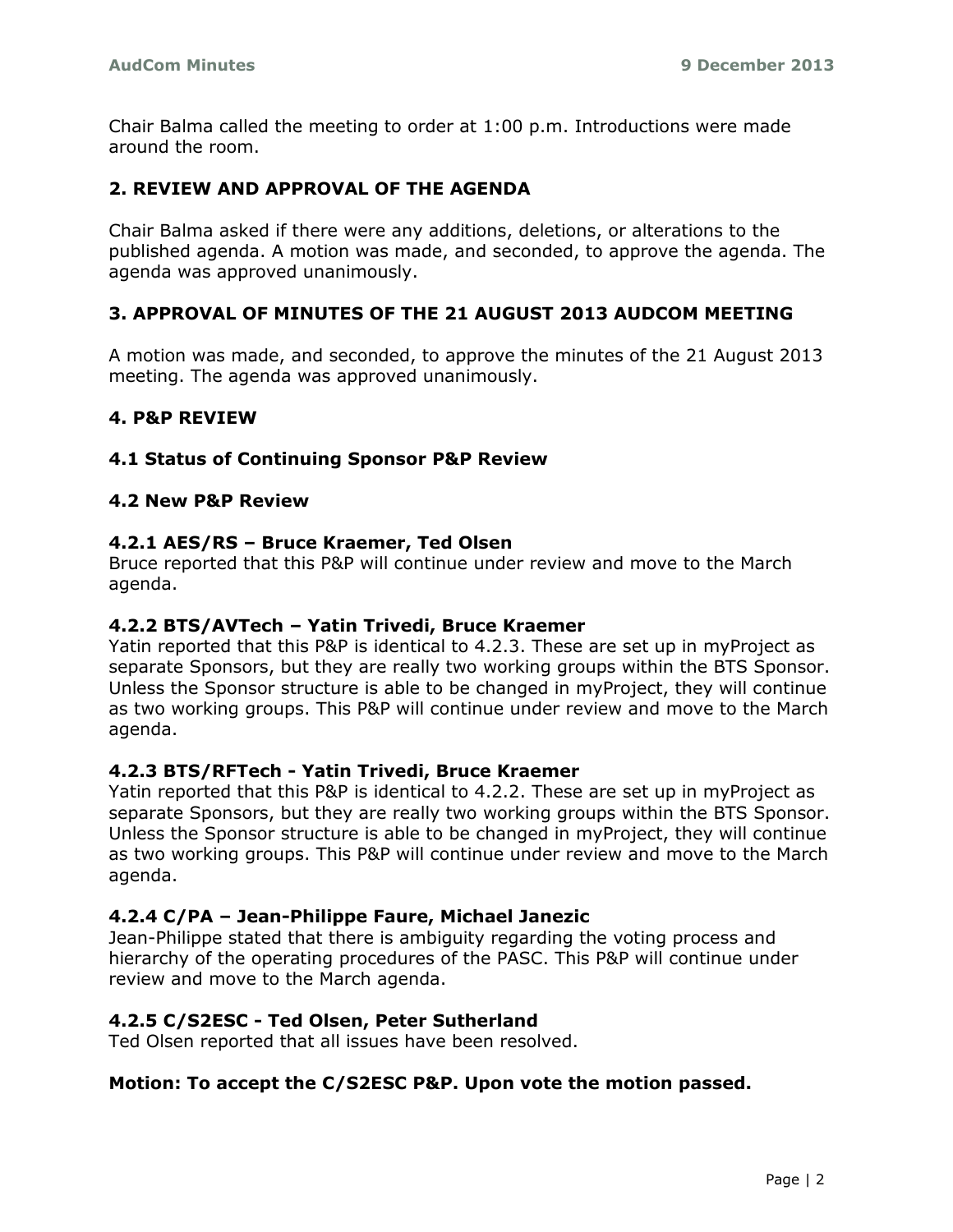## **4.2.6 C/VSSC - Hung Ling, Jean-Philippe Faure**

Jean-Philippe reported that all issues have been resolved.

## **Motion: To accept the C/VSSC P&P. Upon vote the motion passed.**

## **4.2.7 COM/DySPAN-SC - Yatin Trivedi, Michael Janezic**

Yatin reported that clarification is still needed with regard to classification of voting rights. This P&P will continue under review and move to the March agenda.

## **4.2.8 EDS/MEMS - Ronald Petersen, Paul Houzé**

Discussion was moved to later in the agenda and followed immediately after 6.2 Requests for New Sponsor Recognition. Upon acceptance of the motion to recognize EDS/MEMS as a Sponsor, Ron reported that EDS/MEMS will need to change the name of its Standards Development Committee by removing the word Oversight. Ron also stated that there were no other issues.

## **Motion: To accept the EDS/MEMS P&P. Upon vote the motion passed.**

## **4.2.9 PE/TR – Hung Ling, Stephen Dukes**

Chair Balma asked Ted Olsen to Chair this item, as Chair Balma wished to recuse from participating in the discussion of this item. Ted stated that there still needs to be clarification on item 6.0 of the checklist. This P&P will continue under review and move to the March agenda.

## **4.2.10 VT/ITS - Paul Houzé, Stephen Dukes**

Paul stated that some items have not been fully modified. This P&P will continue under review and move to the March agenda.

## **4.3 Working Group P&P Review**

# **4.3.1 BOG/CAG/UHV-WG - Ronald Petersen, Jean Philippe Faure**

This review was put on hold until discussion on AudCom agenda item 6.1. AudCom decided that the Working Group will need to submit a new P&P using the 2012 baseline.

# **4.3.2 C/LT/RMLTWG13 - Michael Janezic, Paul Houzé**

Michael stated that there were questions that need to be addressed with regard to officers, and this P&P will continue under review.

# **4.3.3 C/SS/ECC\_NVM\_P1890 WG - Peter Balma, Peter Sutherland**

Chair Balma asked Ted Olsen to Chair the meeting for this item, so that he could report on the status of this review. Peter Balma stated that there were questions with regard to clarification of roles, and this P&P will continue under review.

# **4.3.4 IAS/PCI/P1886 WG - Hung Ling, Ronald Petersen**

Ron stated that there were issues with the redline version, and there will be a revision sent with track changes. This P&P will continue under review.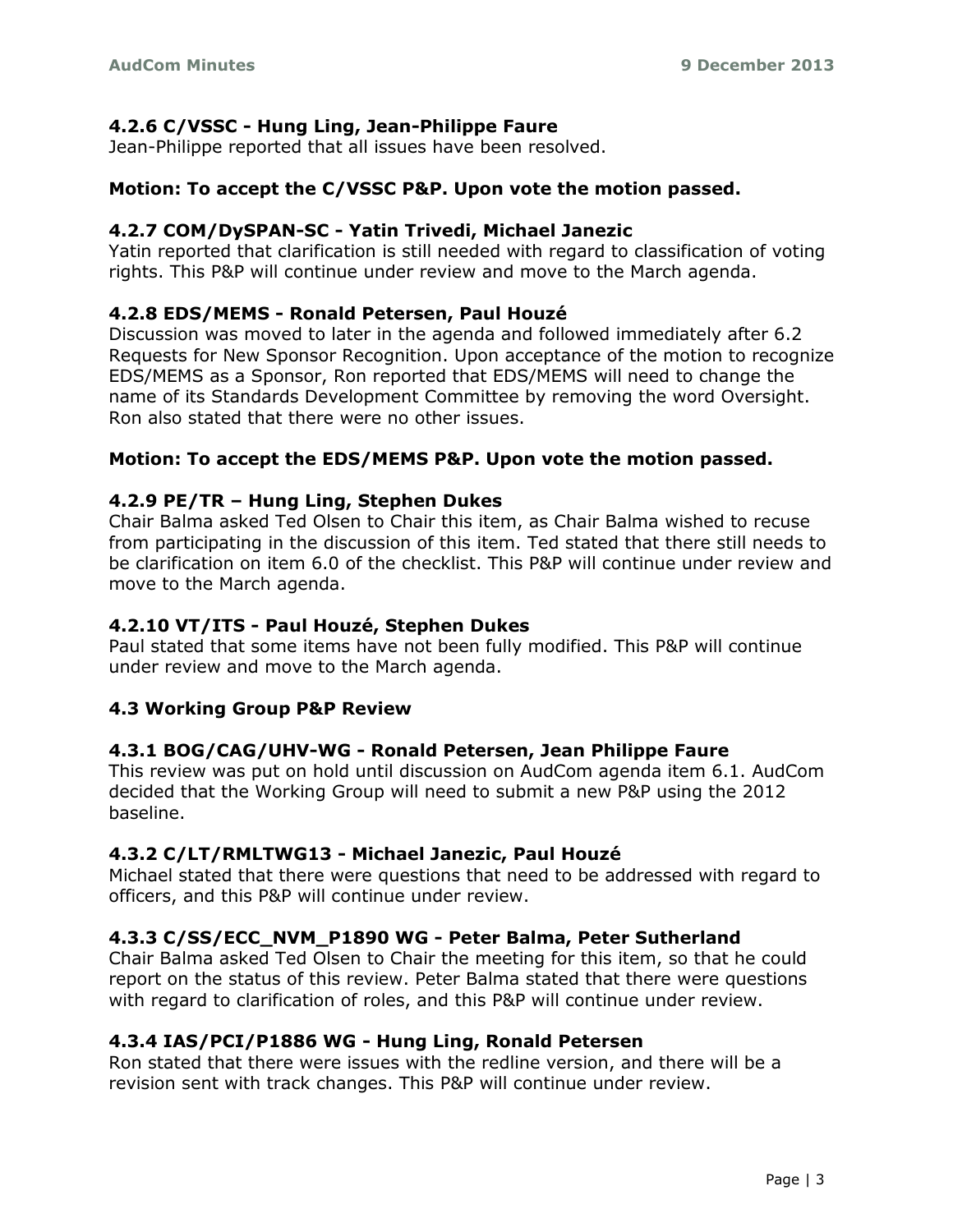### **4.3.5 PE/SWG/SASC-WG 37.20.1 - Bruce Kraemer, Stephen Dukes**

AudCom will report to the IEEE-SA Standards Board that no issues have been found with the sample PE/SWG WG P&P as submitted.

### **Motion: To accept without issue the PE/SWG/SASC-WG P&P. Upon vote the motion passed.**

## **5. OLD BUSINESS**

### **5.1 AudCom Baseline Documents – Review of SASB Ballot**

Voting results were presented from the proposed changes to the baseline P&Ps that were edited by the AudCom Chair and Administrator and put out for a 30-day email ballot to the Standards Board.

A motion was made and seconded to not change Clause 3.4.1 in the Baselines, and it was approved unanimously.

A motion was made and seconded to edit the instructional text at the beginning of the Baselines to correct the second bullet on page VI to read: "If not supported, the brackets and text shall be removed. If supported, just the brackets shall be removed." The motion was approved unanimously.

A motion was made and seconded to include additional instructional text at the end of the instruction section to read as follows: "After acceptance by IEEE-SA Standards Board the final version of the Policies and Procedures for Standards Development for the Sponsor will be published on the myProject website in PDF format. Sponsors shall refer its members to this website, and any references on the Sponsor's website to the accepted P&P shall be directly linked to this copy as it is the only official P&P document for the Sponsor". The motion was approved unanimously.

A motion was made and seconded to revise the first sentence of Clause 1.0.3 of the baselines to change the word must to shall. The motion was approved with 5 in favor, 1 opposed, and 1 recused.

The updated Baseline Documents were presented to the IEEE-SA Standards Board for approval.

## **5.2 AudCom Baseline Ad Hocs**

There was a brief discussion on the two Ad Hocs that were formed in August. The first Ad Hoc is to address the changes that need to be made to the Voting of Chair or Vice Chair section and the Meeting Notice section. This Ad Hoc is chaired by Michael Janezic with the following as members: Matt Ceglia, Karen Evangelista, Jim Hughes, Mary Lynne Nielsen, Ted Olsen, Ron Petersen, Lisa Weisser, and Malia Zaman.